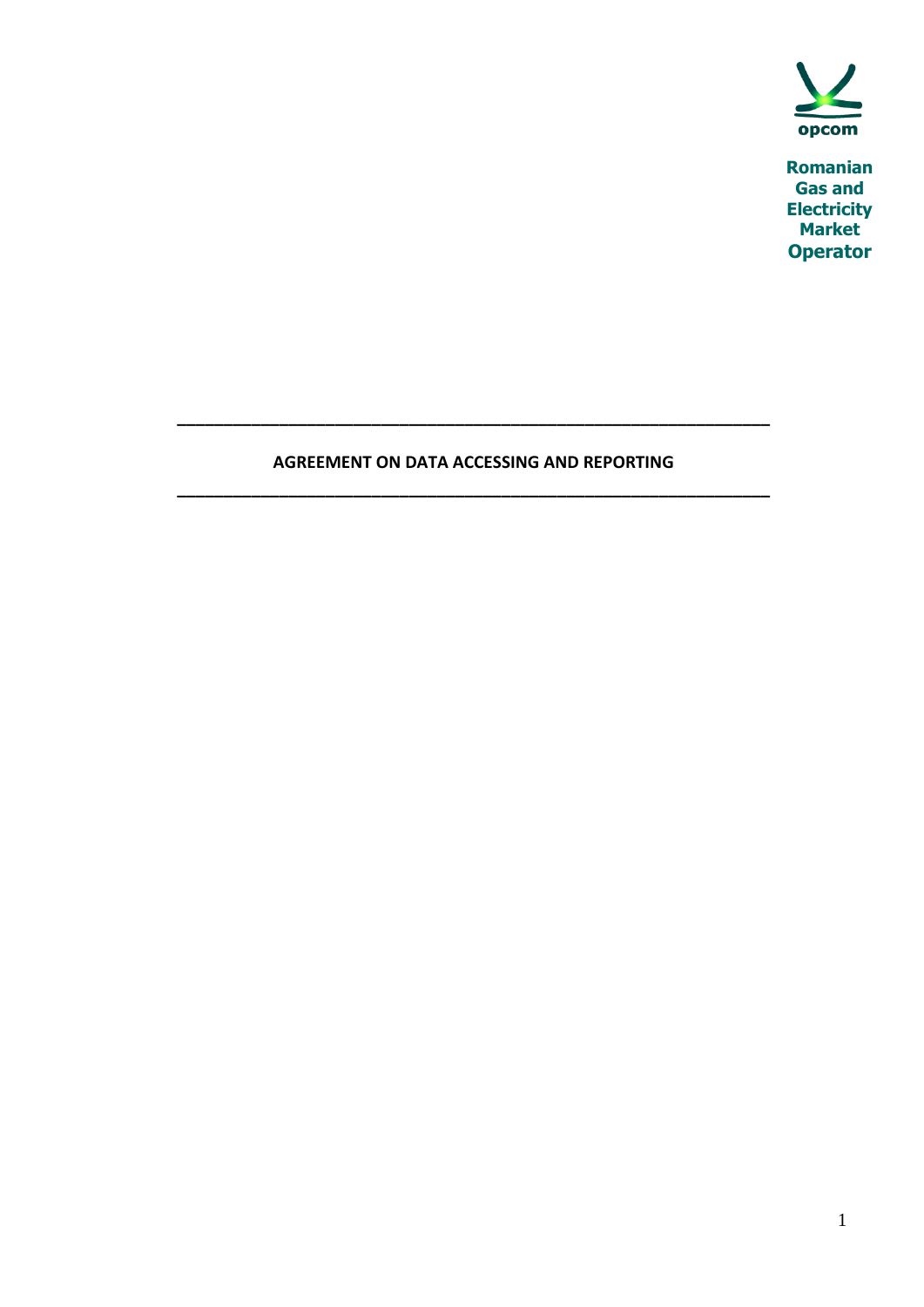### **AGREEMENT ON DATA ACCESSING AND REPORTING**

This agreement on data accessing and reporting (hereinafter referred to as the "Agreement") is concluded today, ............................................... (the "Signing Date") by and between:

1. OPERATORUL PIEȚEI DE ENERGIE ELECTRICĂ ȘI DE GAZE NATURALE "OPCOM" S.A., a Romanian legal person with its registered office in Bucharest, 16-18 Hristo Botev Boulevard, District 3, registered with the Office of Trade Registry attached to Bucharest Tribunal under no. J40 / 7542 / 2000, VAT Number 13278352, fiscal attribute RO, IBAN Code RO71 RNCB 0074 0292 1737 0107, opened with BCR, District 3 branch, holder of License no. 407 issued by the Romanian Energy Regulatory Authority (ANRE) for the activity of electricity market operator and of License no. 1798 issued by the Romanian Energy Regulatory Authority (ANRE) for the performance of the activity of administration of the centralized markets in the natural gas area, duly represented by Victor Ionescu, in capacity as General Manager,and by Silvia Fediuc, in capacity as Economic Manager,

in capacity as organized market, hereinafter referred to as "OPCOM"

and

in capacity as market participant, hereinafter referred to as the "Market Participant"

hereinafter severally referred to as the "Party" and jointly as the "Parties"

Having regard to

- (A) The provisions of the Commission Implementing Regulation (EU) No 1348/2014 on data reporting implementing Article 8(2) and Article 8(6) of Regulation (EU) No 1227/2011 of the European Parliament and of the Council on wholesale energy market integrity and transparency ("REMIT Regulation"), according to which all market participants shall report on a regular basis to the Agency for Cooperation of Energy Regulators ("ACER") the details of the wholesale energy contracts,
- (B) The provisions of Article 6 of Regulation (EU) No 1348/2014 on implementing REMIT according to which the reporting of details regarding wholesale energy products shall be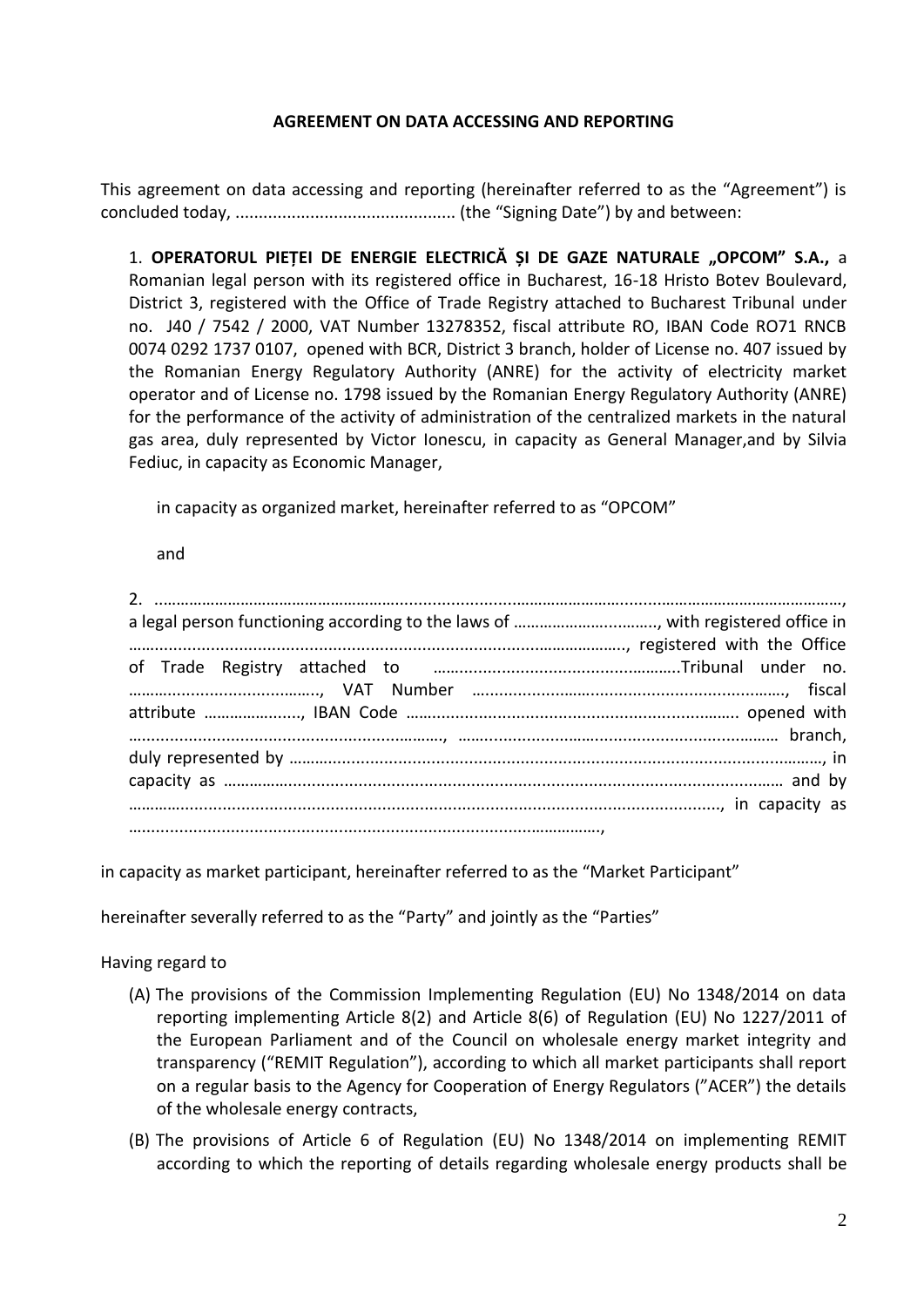reported through the organized market places concerned or through trade matching or trade reporting systems,

- (C) The fact that the organized market place, at the request of a market participant shall offer an agreement on data reporting,
- (D) The fact that OPCOM was registered as a Reporting Mechanism,
- (E) The fact that the Market Participant is registered with the National Register of Market Participants in the Wholesale Energy Market and with the European Register of Market Participants, being attributed the ACER code mentioned in Annex no 2 to the Agreement,
- (F) The request addressed by the Market Participant to OPCOM, included in Annex no 1 to this Agreement, to assist it for the fulfillment of its obligations to report to ACER,
- (G) OPCOM's intention to provide access to the trading data and to act in the name and on behalf of the Market Participant reporting the relevant data in its name and on its behalf to ACER, in the conditions of this Agreement,

The Parties have concluded this Agreement in order to establish the conditions in which the above-mentioned operations shall be performed,

### **Art. 1. OBJECT OF AGREEMENT. TARIFFS**

- a) The object of this Agreement is the provision by OPCOM of the services requested by the Market Participant by completing the Annex no. 1 to this Agreement (being hereinafter jointly referred to as the "Services"). In this regard, the Market Participant hereby empowers OPCOM specifically, to transmit relevant data to ACER in its name and on its behalf, no other authorizations of the Market Participant being necessary.
- b) The Parties hereby agree that the relevant data shall be the ones mentioned in the Commission Implementing Regulation (EU) No 1348/2014 on data reporting implementing Article 8(2) and Article 8(6) of Regulation (EU) No 1227/2011 of the European Parliament and of the Council on wholesale energy market integrity and transparency ("REMIT") and in the Trade Reporting User Manual (TRUM). For the avoidance of any doubts, the relevant data may be amended depending on regulations and ACER's requests.
- c) This Agreement is concluded by the Market Participant for the provision by OPCOM of the Services demanded by this pursuant to Annex 1 for all the markets administered by OPCOM to which the Market Participant is registered. OPCOM's provision of the demanded Services shall automatically extend to any new market to which the Market Participant registers itself after the conclusion of this Agreement, within each of the two main markets, electricity market and natural gas market, no other formalities being necessary to this end.
- d) For the Services provided by OPCOM, the Market Participant shall pay the tariffs provided by Annex 5 ("Tariffs").

### **Art. 2. MARKET PARTICIPANT'S OBLIGATIONS**

a) To comply with the applicable regulations regarding the effective reporting obligations;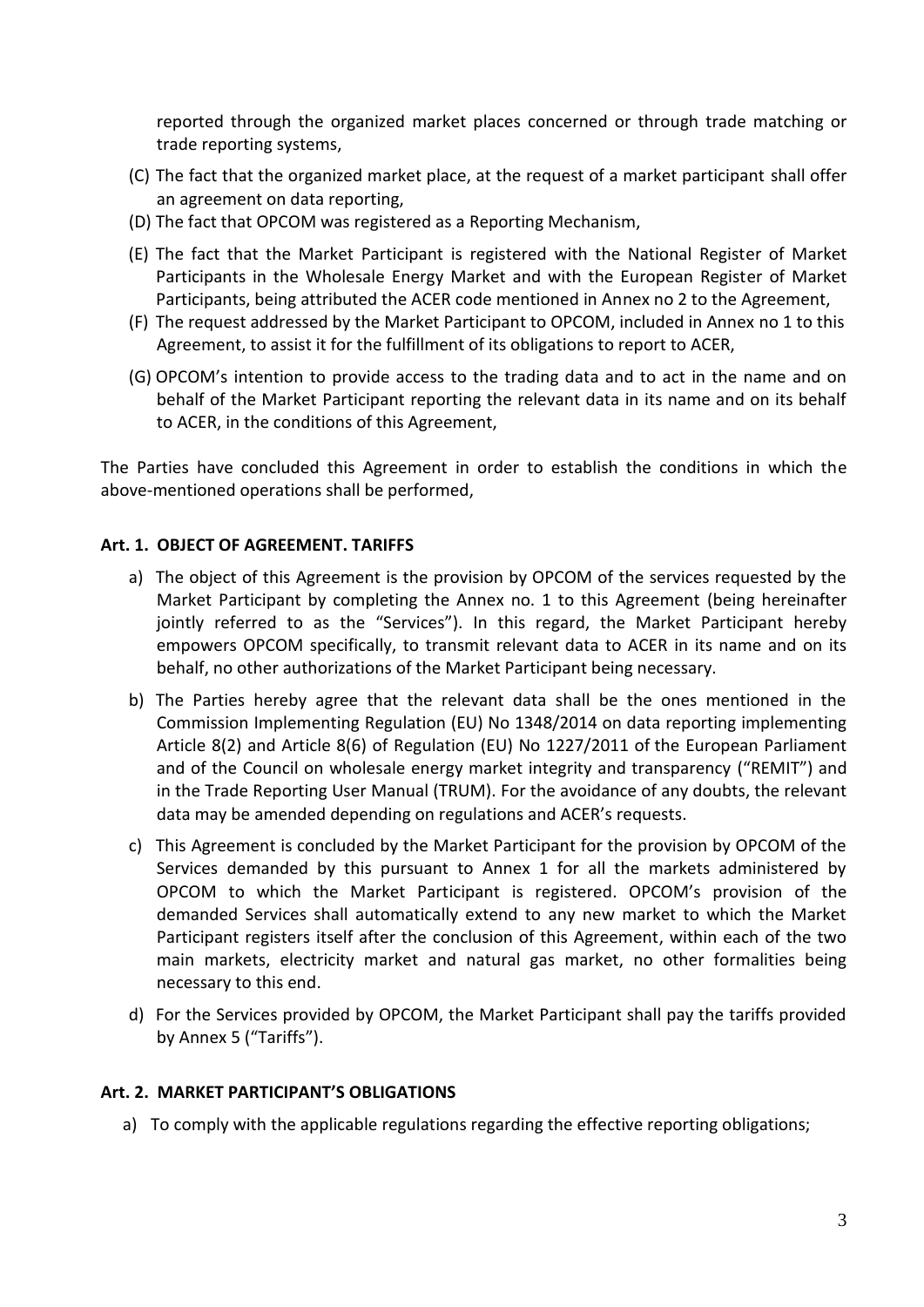- b) To fulfill any and all formalities necessary in order to maintain during this Agreement its registration with the National Register of Participants in the Wholesale Energy Market and with the European Register of Market Participants;
- c) To provide OPCOM with the general information provided by Annex no. 2 to this Agreement;
- d) To inform OPCOM of any amendment of the ACER code specified in Annex no. 2 of this Agreement at the latest five (5) business days prior to the date on which it requests the operation of the amendment on OPCOM's trading platforms; the information shall include both the existing ACER code and the amended ACER code of the Market Participant. If otherwise, OPCOM shall not be liable for the rejection of the relevant data reported in its name to ACER;
- e) To provide OPCOM with any and all necessary information/documents for the fulfillment of the reporting obligations completely, exactly and in due time in the format provided by Annex no. 3 and Annex no. 4 to this Agreement;
- f) The Market Participant will make the necessary efforts to verify the completeness, accuracy and timely submission of the data it provides and is responsible for any errors and/or inaccuracies identified in the trading data accessible to the Market Participants in the formats of the trading platforms or with regard to the information/documents provided to OPCOM.
- g) To inform OPCOM immediately, but no later than 12 (twelve) hours from their occurrence, of any amendments that occur with regard to the data/contracts necessary to be reported in order to allow OPCOM to make the reporting completely, accurately and in due time; OPCOM shall not be liable for the incomplete, inaccurate or unperformed reporting until the established terms in case this situation is determined by the Market Participant, including by its failure to inform OPCOM in real time of any amendments occurring with regard to the data/contracts required to be reported;
- h) To pay the Tariffs according to the provisions of this Agreement;
- i) In case of inappropriate fulfillment or non-fulfillment of any payment obligation provided by this Agreement as incumbent on it, the Market Participant undertakes to pay delay penalties, calculated as a percentage share related to the unpaid amount, starting with the day immediately next to the maturity date and until the date of full reimbursement of the owed amount; the applicable percentage share is the one regulated by the Tax Procedure Code in force at the application date, in the matter of delay penalties charged in case of non-payment of the tax obligations. In accordance with Art. 1.523 of the Civil Code, the Market Participant shall be in default by operation of law by the simple expiry of the term established for the fulfillment of its obligations under this Agreement;
- j) The Parties hereby agree that OPCOM shall be entitled to suspend the provision of reporting Services without any prior notice if the Market Participant has not paid or refused unjustifiably to pay the Tariffs provided by this Agreement;
- k) The Market Participant represents and warrants that each piece of information/ document supplied to OPCOM for the provision of the Services shall be true, complete, accurate and not misleading, and OPCOM shall collect the data so received without conducting its own investigations with regard to these, relying on such data for the provision of the Services.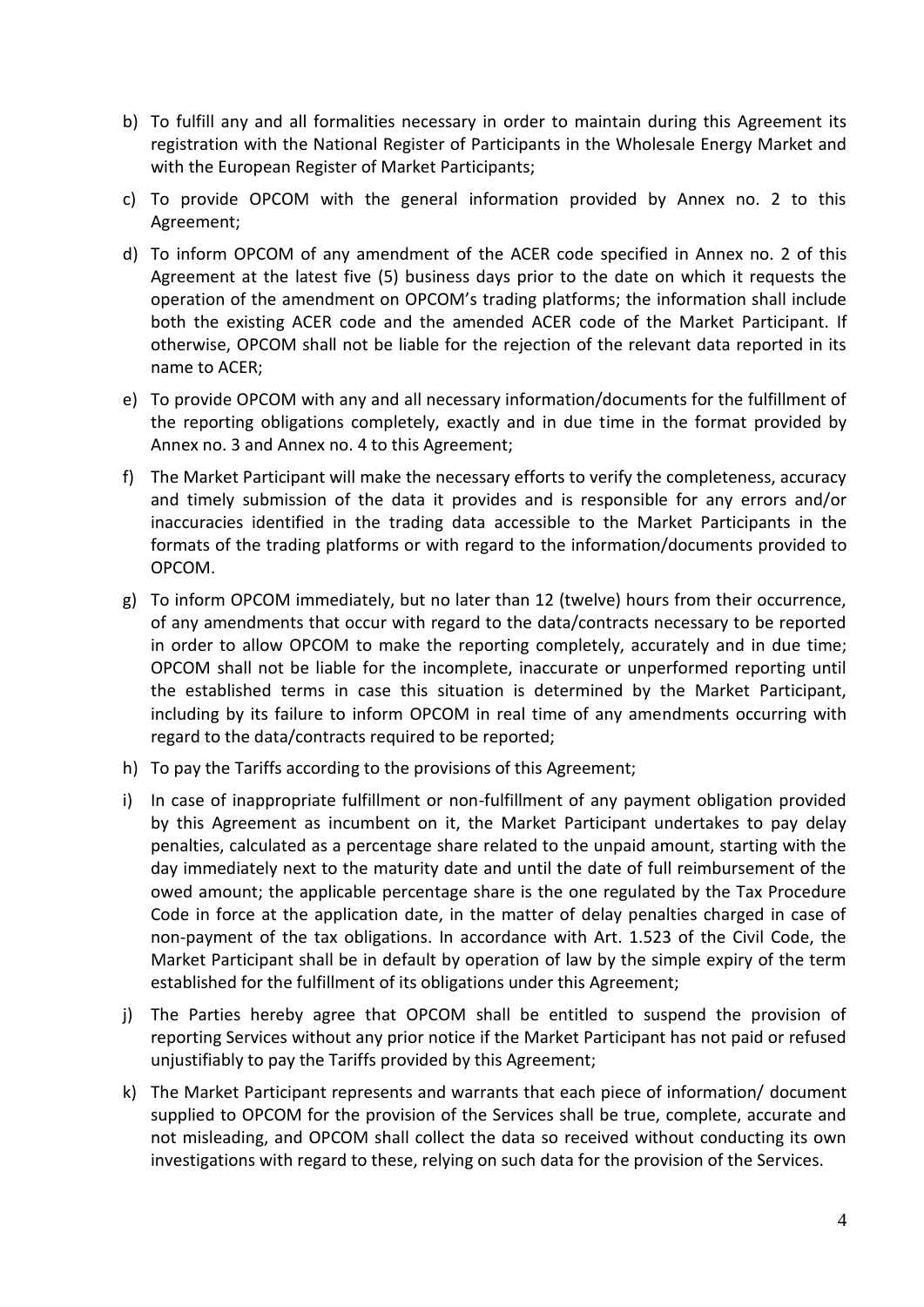### **Art. 3. OPCOM'S OBLIGATIONS**

- a) To comply with the applicable effective regulations regarding the reporting obligations;
- b) To fulfill the necessary formalities in order to maintain its status of registered Reporting Mechanism;
- c) To provide the Services according to the provisions of this Agreement;
- d) To make sure that the relevant data will be reported to ACER completely, accurately and within the imposed deadlines, provided that these have been communicated to it in due time by the Market Participant, as the case may be;
- e) To inform the Market Participant if the relevant data have not been reported to ACER;
- f) To issue and to transmit the monthly invoice to the Market Participant for the counter value of the Tariffs.

### **Art 4. TERM, EFFECTIVENESS AND TERMINATION OF AGREEMENT**

- a) This Agreement is concluded for an undetermined term, and shall terminate according to the provisions indicated herein below:
	- (i) if the Market Participant, unjustifiably, refuses or delays by more than 30 (thirty) calendar days the payment of the Tariffs, OPCOM may consider the Agreement terminated automatically, no prior notice to the Market Participant, formal notice of delay or no other prior formality being necessary and without referring to any court of law. The Market Participant shall remain bound to pay the owed and unpaid amounts and to cover any damage thus caused;
	- (ii) in case of non-fulfillment of the obligations by either Party, the other Party may request the Agreement be terminated by written notice sent to the other party, without referring to any court of law and without any other formality, the Agreement being due to terminate as of the date of receipt of the notice by the breaching Party;
	- (iii) either Party may terminate the Agreement unilaterally without any justification, addressing, in this case, a written notice to the other Party, the Agreement being due to terminate in a term of 20 (twenty) calendar days as of the date of receipt of the notice. If the Market Participant is the Party terminating the Agreement unilaterally, this shall remain bound to make the owed and outstanding payments for the Services provided by OPCOM until the moment of termination of the Agreement. The Market Participant shall make these payments immediately after the notice of termination is sent to OPCOM.
- b) Any notification required by the provisions of Art. 4 letter (a) (ii) and (iii) of this Agreement shall be transmitted personally, by courier, by registered letter with acknowledgment of receipt or by fax to the other Party.
- c) This Agreement shall become effective as of the date when this is signed by both Parties, the provision of the Services starting from the date specified in Annex no 1.
- d) This Agreement ceases if, during its execution, the Market Participant loses in any way this quality.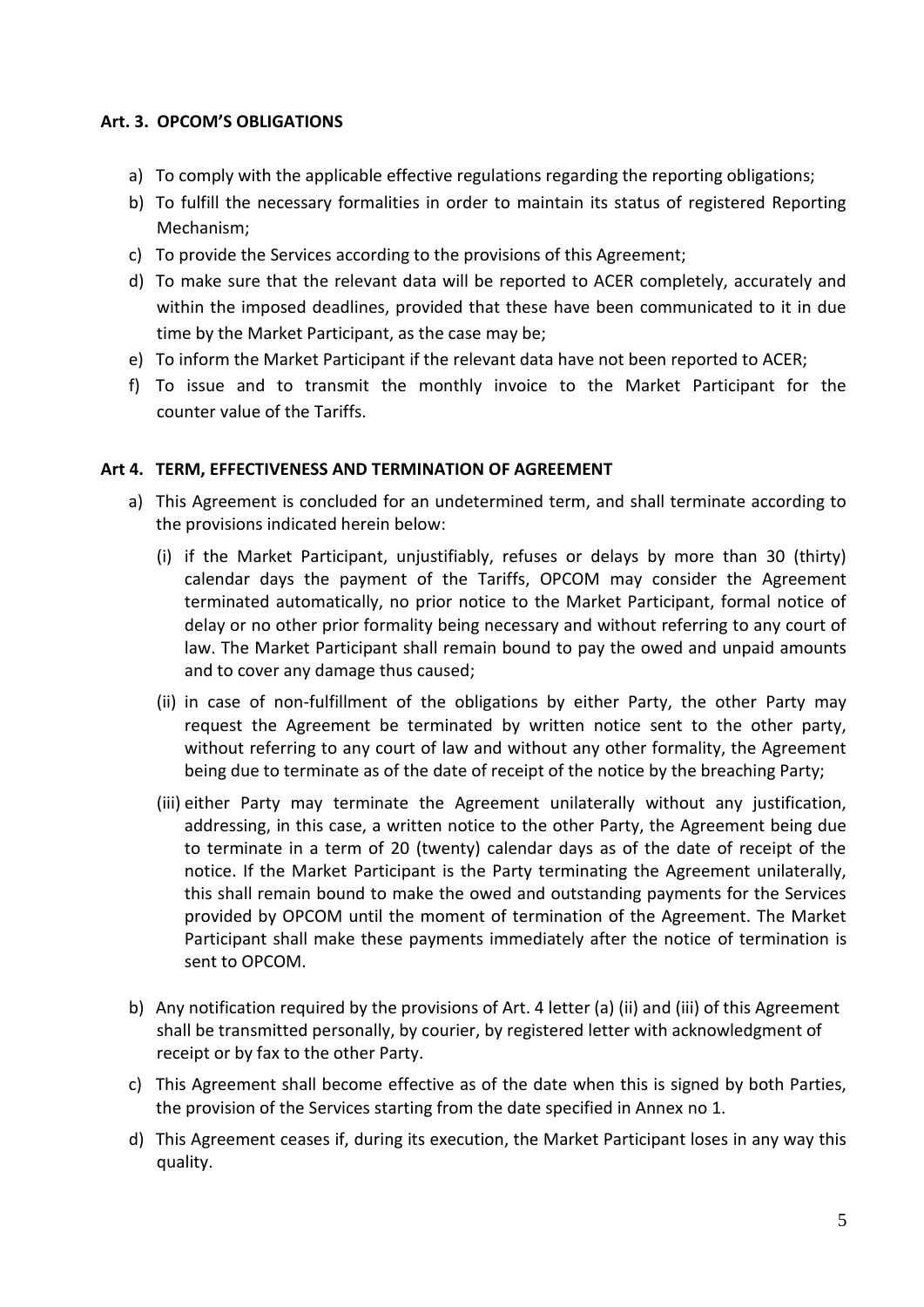### **Art. 5 FORCE MAJEURE**

Liability shall be eliminated when damage is caused by force majeure or an unforeseeable circumstance, under art. 1351 of the Civil Code.

### **Art. 6 PARTIES' LIABILITY**

- a) Except for serious fault or willful action, OPCOM shall not be held liable for any loss or damage caused by, but without limitation to, the following situations:
	- (i) total or partial malfunctioning or other deficiency of the systems of communication with the Market Participant/ACER, irrespective of the cause that has generated it;
	- (ii) non-functioning, suspension or interruption for any reasons of the means of communication of the Market Participant with OPCOM or of OPCOM with ACER.
- b) For the avoidance of any doubts, the Parties agree that, in any conditions, OPCOM may be bound to cover any damage up to a maximum threshold equal to the Tariff registered and actually cashed for a month of provision of the service.
- c) The Parties agree that OPCOM shall not be held liable in any situation for the Market Participant's failure to comply with OPCOM's and/or ACER's instructions regarding the reporting procedures, including, but without limitation to, the relevant data, the applicable terms etc. At the same time, OPCOM shall not be held liable for the transmission by the Market Participant of erroneous, incomplete, untrue data or of data not complying with the format established by OPCOM by the annexes to this Agreement.
- d) The Parties' mutual liability shall be eliminated for the indirect, incidental losses or damages.
- e) For the avoidance of any doubts, the Parties agree that, in any conditions, the liability of OPCOM in accordance with the provisions of this Article 6 for the way the reporting Services are provided can be drawn starting only with the 30<sup>th</sup> anniversary of the date of the reporting Services specified in Annex 1 to this Agreement start to be implemented, for each category of the reporting Services separately.

### **Art. 7 CONFIDENTIALITY**

- a) The Parties agree to treat as confidential all information they receive or to which they have access during the performance of this Agreement and not to disclose any such information to any third party.
- b) In the interests of clarity, for the purpose of this Agreement, ACER shall not be considered as a third party under letter a) of this Article.
- c) The Parties agree on the fact that any provision referring to confidentiality existing in another/other contracts, agreements and market accession agreement and/or other document/documents that exist or are to exist between the Parties for other purposes than the ones related to this Agreement, assumed by the Parties in what regards the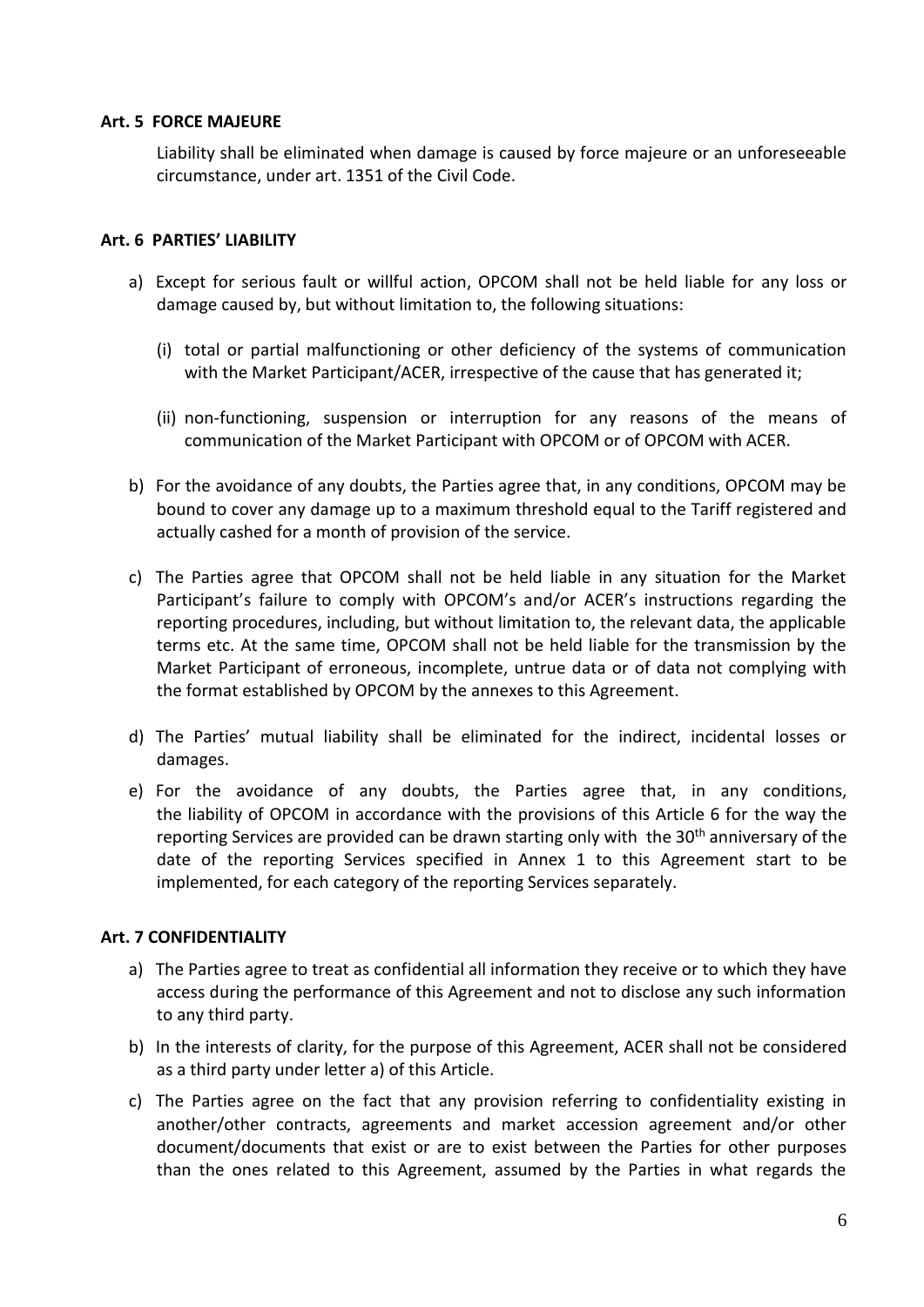nondisclosure of the data and information to third parties, are not applicable in what regards the disclosure to ACER of the information that is the object of the Services.

- d) The confidentiality obligation shall not apply if:
	- (i) the Party has already held the information prior to its disclosure to the other Party;
	- (ii) the information has already been known to the public at the date of its disclosure;
	- (iii) any information necessary to be disclosed for the purpose of attending to the duties of reporting to ACER, in the name of the Market Participant, prior to the date when the reporting Services are required to be provided;
	- (iv) any information is requested in order to meet any legal or regulatory requirements, provided that either Party informs the other Party prior to the supply of such information of such request and analyzes what this is requested to disclose and what can be maintained confidential in certain circumstances.

e) The provision from Art. 7 shall apply for an unlimited term, including after the termination of this Agreement.

### **Art. 8 APPLICABLE LAW**

- a) This Agreement shall be governed and interpreted according to the Romanian law.
- b) Any difference or dispute that may occur between the Parties, within or in relation to the performance of the Agreement, including referring to its conclusion, performance or cancelation, shall be solved amicably, in a term of maximum fifteen (15) calendar days as of the date when such a difference and/or dispute is notified. If upon expiry of such a term, which may be prolonged by the Parties' agreement, these cannot settle amicably the contractual difference/dispute, the dispute shall be solved by the competent court of law from Romania.

### **Art. 9 FINAL PROVISIONS**

- a) Any subsequent amendments and supplementations to this Agreement must be made in writing and signed by both Parties and shall enter into force on the signing date by both Parties or at another date set by them.
- b) Each Party represents and confirms that it has understood and accepted knowingly all the clauses of this Agreement published on the Internet page www.opcom.ro, with the skills and expertise of a professional in the exercise of their profession, retaining legal, financial or technical advisors as this may have deemed necessary and agrees and accepts specifically each clause provided by this Agreement.
- c) The Parties agree and confirm that this Agreement has been negotiated by the Parties with full knowledge and understanding of its legal and commercial effects and that none of the provisions of this Agreement can be considered a standard clause within the meaning of Article 1202 or a non-standard clause within the meaning of Article 1203 of the Civil Code.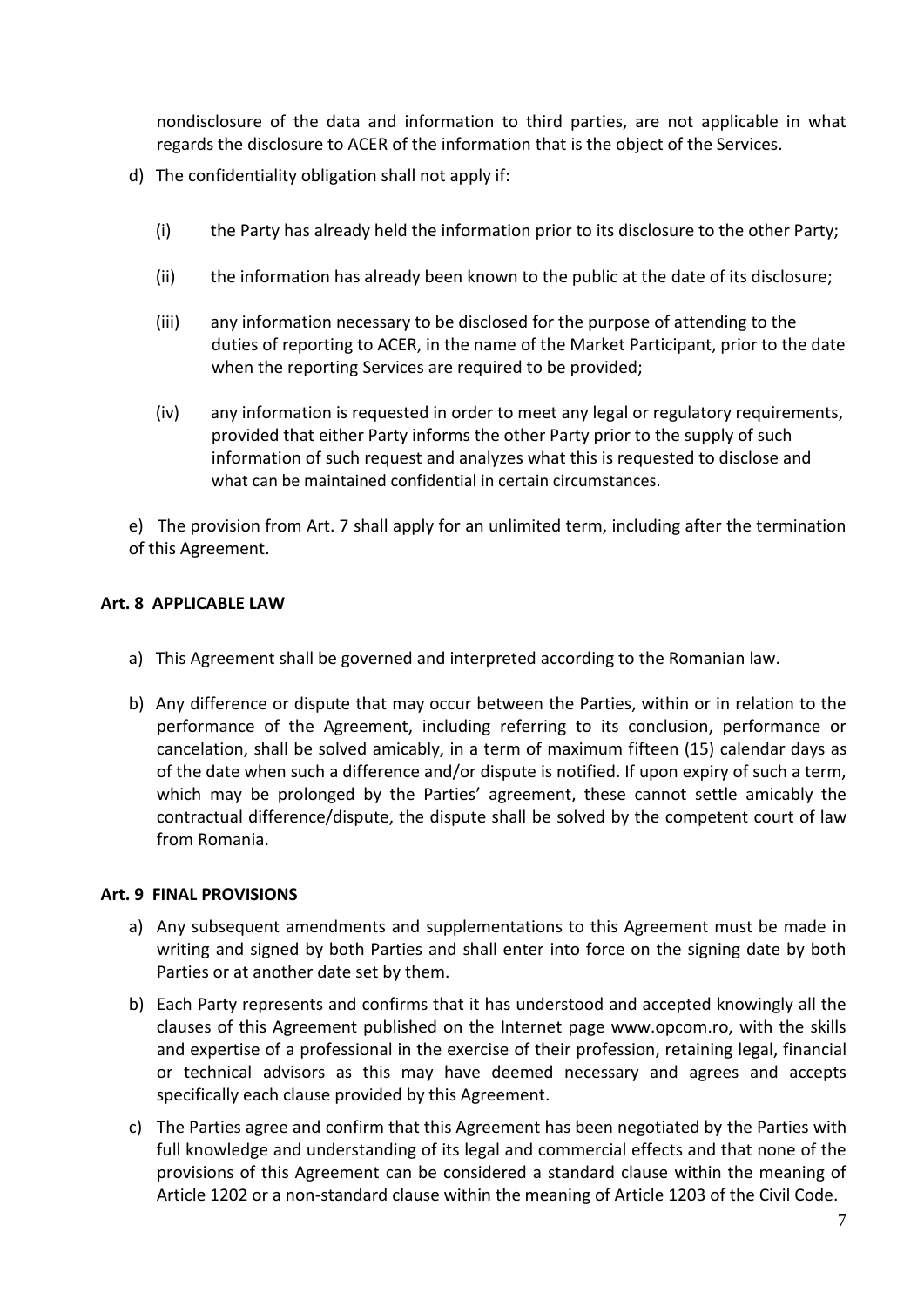- d) OPCOM shall publish on its webpage both the Romanian version of this Agreement, and its English version. In case of any inconsistencies between the two versions, the Romanian version, signed by both Parties, shall prevail.
- e) The Annexes shall be an integrant part of this Agreement.

This Agreement has been concluded today ................................, in two (2) originals, one original for each Party and shall become effective on.............................

| <b>OPCOM S.A.</b> | <b>Market Participant</b> |
|-------------------|---------------------------|
|                   |                           |
| General Manager,  |                           |
|                   |                           |
|                   |                           |
| Economic Manager, |                           |
|                   |                           |
|                   |                           |
| D.I.T. Manager,   |                           |
|                   |                           |
|                   |                           |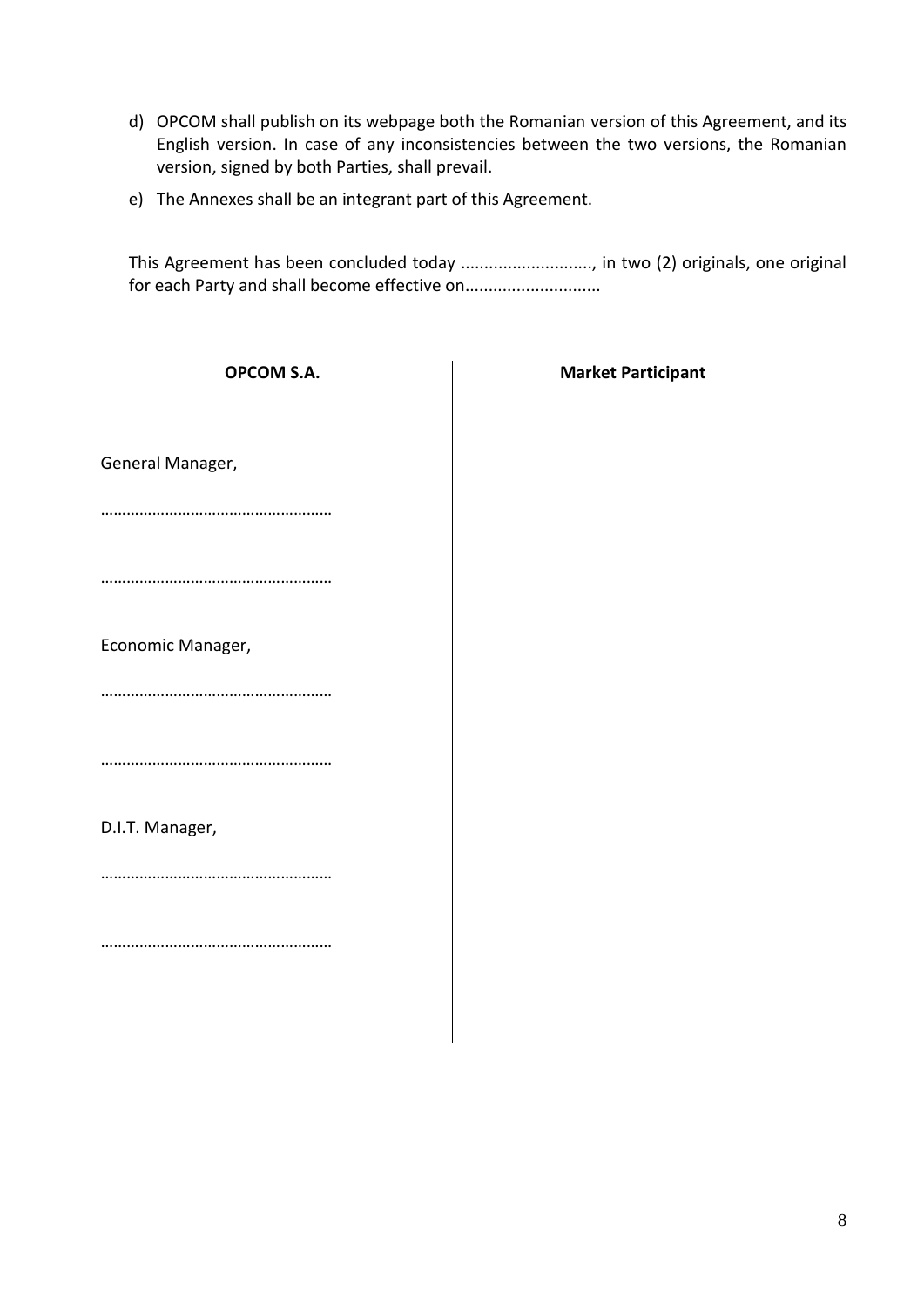### **Form – Application of Market Participant**

Applicant exit no..................................

### **APPLICATION**

To

Operatorul Pieţei de Energie Electrică și de Gaze Naturale "OPCOM" S.A.

16-18 Hristo Botev Boulevard, District 3, Bucharest

| 1. Company/Certified                                                                          | Natural | Person/Industrial | Enterprise/Financial | Enterprise |  |
|-----------------------------------------------------------------------------------------------|---------|-------------------|----------------------|------------|--|
|                                                                                               |         |                   |                      | registered |  |
|                                                                                               |         |                   |                      |            |  |
|                                                                                               |         |                   |                      |            |  |
| represented by its legal representative (general manager, director etc., as the case may be)  |         |                   |                      |            |  |
|                                                                                               |         |                   |                      |            |  |
|                                                                                               |         |                   |                      |            |  |
| following Services by Operatorul Pieței de Energie Electrică și de Gaze Naturale "OPCOM" S.A. |         |                   |                      |            |  |

| <b>Services</b>                                                                                                                                                                                                                                    |                                                                             | <b>Electricity</b><br>Market <sup>1</sup> | <b>Natural</b><br>Gas<br>Market <sup>2</sup> |
|----------------------------------------------------------------------------------------------------------------------------------------------------------------------------------------------------------------------------------------------------|-----------------------------------------------------------------------------|-------------------------------------------|----------------------------------------------|
| (A) Services of reporting<br>ACER<br>to<br>("Reporting Services"), in the name and<br>on behalf of the Market pParticipant, of<br>the relevant data according to REMIT<br>Regulation and according to the<br>procedures and standards published by | Contracts concluded on<br>markets administrated<br>by OPCOM                 |                                           |                                              |
| ACER, within the terms imposed by<br>ACER. For the purpose of provision of<br>the Reporting Services OPCOM shall                                                                                                                                   | Standard and/or non-<br>standard contracts for<br>the supply of electricity |                                           |                                              |

<sup>1</sup> To be checked off by the Market Participant.

 $\overline{a}$ 

<sup>&</sup>lt;sup>2</sup> To be checked off by the Market Participant.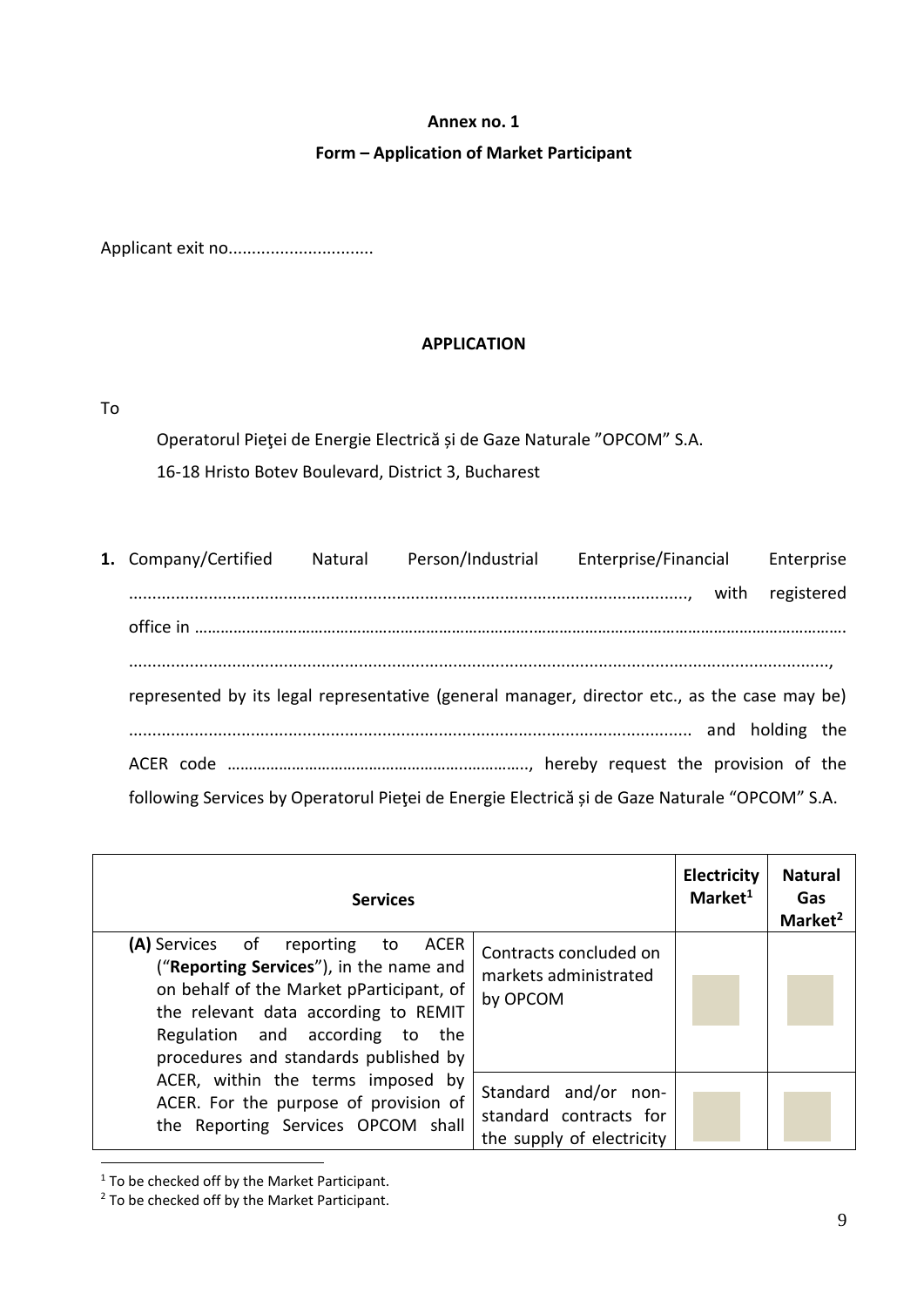| perform the following operations:<br>i.<br>Reporting of the data to ACER, including<br>the events of the lifecycle of the<br>following contracts: standard for the<br>supply of electricity and natural gas<br>concluded on markets administrated by<br>OPCOM, standard and non-standard for<br>the supply of electricity and natural gas<br>concluded<br>outside<br>the<br>markets<br>administrated by OPCOM (respectively<br>bilateral contracts concluded on the                                                                                                                                                                                                                                                                                                                                                                                                                                                                                                                                                                   | concluded outside the<br>markets administrated<br>by OPCOM (respectively<br>bilateral<br>contracts<br>concluded<br>the<br>on<br>Romanian<br>energy<br>market),<br>with<br>the<br>exception<br>of<br>those<br>concluded<br>other<br>in<br>electricity<br>organized<br>markets                                                                                                                                                                       |     |     |
|---------------------------------------------------------------------------------------------------------------------------------------------------------------------------------------------------------------------------------------------------------------------------------------------------------------------------------------------------------------------------------------------------------------------------------------------------------------------------------------------------------------------------------------------------------------------------------------------------------------------------------------------------------------------------------------------------------------------------------------------------------------------------------------------------------------------------------------------------------------------------------------------------------------------------------------------------------------------------------------------------------------------------------------|----------------------------------------------------------------------------------------------------------------------------------------------------------------------------------------------------------------------------------------------------------------------------------------------------------------------------------------------------------------------------------------------------------------------------------------------------|-----|-----|
| Romanian energy market), with the<br>exception of those concluded in other<br>organized electricity markets, as well as<br>the execution of the non-standard<br>contracts reported by OPCOM to ACER<br>and reporting of the fundamental data<br>regarding natural gas according to<br>Article 9 (9) of the Commission<br>Implementing Regulation (EU)<br>No<br>1348/2014<br>on<br>data<br>reporting<br>implementing Article 8(2) and Article<br>8(6) of Regulation (EU) No 1227/2011 of<br>the European Parliament and of the<br>Council on wholesale energy market<br>integrity and transparency, for the<br>natural gas storage in Romania;<br>Access to the data reported by OPCOM<br>ii.<br>to ACER. These shall be accessible to the<br>participants in ACER XML format,<br>through the OPCOM FTPS server;<br>iii.<br>Access to the receipts of successful<br>reporting of the data received<br>by<br>OPCOM from ACER. These shall be<br>accessible to the participants in ACER<br>XML format, through the OPCOM FTPS<br>server. | Fundamental<br>data<br>regarding natural gas<br>according to Article 9<br>(9) of the Commission<br>Implementing<br>Regulation<br>(EU)<br>No<br>1348/2014<br>data<br>on<br>reporting implementing<br>Article 8(2) and Article<br>8(6) of Regulation (EU)<br>No 1227/2011 of the<br>European<br>Parliament<br>and of the Council on<br>wholesale<br>energy<br>market integrity<br>and<br>transparency, for the<br>natural gas storage in<br>Romania; | N/A |     |
| (B) Services of reporting of the details<br>wholesale<br>regarding<br>the<br>energy<br>contracts that have been concluded<br>before the date when the reporting                                                                                                                                                                                                                                                                                                                                                                                                                                                                                                                                                                                                                                                                                                                                                                                                                                                                       | Standard<br>contracts<br>concluded on markets<br>administrated<br>by<br><b>OPCOM</b>                                                                                                                                                                                                                                                                                                                                                               |     | N/A |
| effective<br>obligation<br>becomes<br>("Backloading<br>Services").<br>For<br>the<br>provision of the Backloading Services,<br>OPCOM shall conduct the following                                                                                                                                                                                                                                                                                                                                                                                                                                                                                                                                                                                                                                                                                                                                                                                                                                                                       | Non-standard contracts<br>concluded on markets<br>administrated<br>by<br><b>OPCOM</b>                                                                                                                                                                                                                                                                                                                                                              |     | N/A |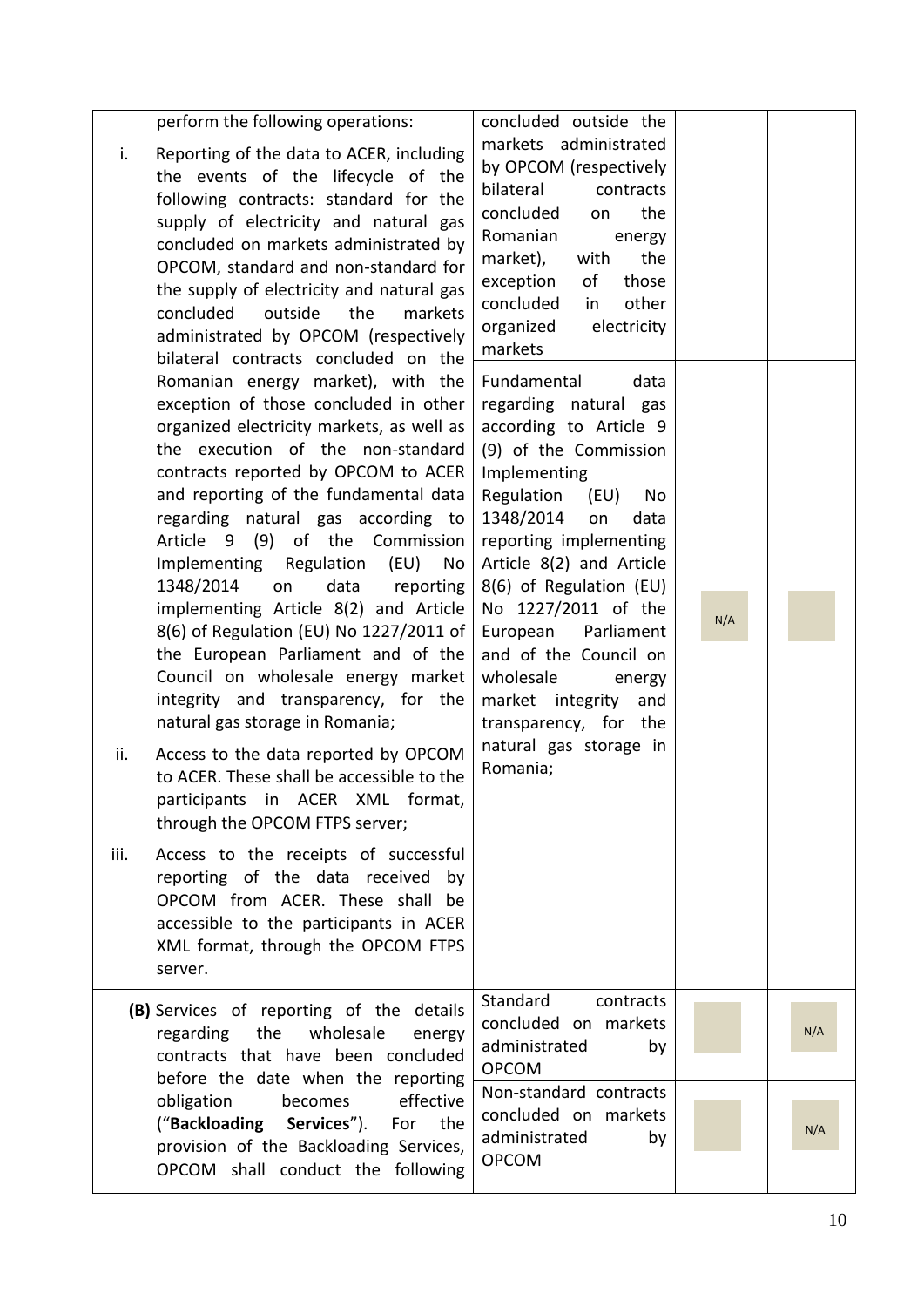|      | operations:                                                                                                                                                                                                                                                                                                                                                                                                                                                                                                                                                                                                                                                                      |                                                                                                                                                                                                                                                                                                                            |  |  |
|------|----------------------------------------------------------------------------------------------------------------------------------------------------------------------------------------------------------------------------------------------------------------------------------------------------------------------------------------------------------------------------------------------------------------------------------------------------------------------------------------------------------------------------------------------------------------------------------------------------------------------------------------------------------------------------------|----------------------------------------------------------------------------------------------------------------------------------------------------------------------------------------------------------------------------------------------------------------------------------------------------------------------------|--|--|
| i.   | Reporting of the data to ACER, including<br>the events of the lifecycle of the<br>following contracts: standard and non-<br>standard contracts for the supply of<br>electricity and natural gas concluded on<br>markets administrated<br>by OPCOM,<br>standard and non-standard contracts for<br>the supply of electricity and natural gas<br>markets<br>concluded<br>outside<br>the<br>administrated by OPCOM (respectively<br>bilateral contracts concluded on the<br>Romanian energy market), with the<br>exception of those concluded in other<br>organized electricity markets, as well as<br>for the execution of the non-standard<br>contracts reported by OPCOM to ACER; | Standard and/or non-<br>standard contracts for<br>the supply of electricity<br>concluded outside the<br>markets administrated<br>by OPCOM (respectively<br>bilateral contracts<br>concluded on the<br>Romanian energy<br>market), with the<br>exception of those<br>concluded in other<br>organized electricity<br>markets |  |  |
| ii.  | Access to the data reported by OPCOM<br>to ACER. These shall be accessible to<br>participants in ACER XML format, by the<br><b>OPCOM FTPS server;</b>                                                                                                                                                                                                                                                                                                                                                                                                                                                                                                                            |                                                                                                                                                                                                                                                                                                                            |  |  |
| iii. | Access to the receipts of successful<br>reporting of the data received by<br>OPCOM from ACER. These shall be<br>accessible to participants in ACER XML<br>format, by the OPCOM FTPS server.                                                                                                                                                                                                                                                                                                                                                                                                                                                                                      |                                                                                                                                                                                                                                                                                                                            |  |  |
|      | (C) Services of provisions of access to the trading data in the formats<br>of the trading platforms for the market participant reporting<br>through another Registered Reporting Mechanism than OPCOM<br>("Data Accessing Services")                                                                                                                                                                                                                                                                                                                                                                                                                                             |                                                                                                                                                                                                                                                                                                                            |  |  |

*Note: The data accessing services is distinctly indicated in order to allow the Market Participant to report also through another Registered Reporting Mechanism than OPCOM. Consequently, the Market Participant that will apply for the provision of the Reporting Service and/or Backloading Service will apply also for the provision of the Data Accessing Service. For the avoidance of any doubts, the Parties agree that, in case, by error, the Market Participant does not request in the table above the provision by OPCOM of the Data Accessing Service, this shall be considered implicitly requested simultaneously with the request for provision of the Reporting Service and/or of the Backloading Service, no other authorizations and/or formalities by the Market Participant and/or OPCOM being necessary. The start date of provision of the Data Accessing Service shall be in this case the same with the start date of the Reporting Service and/or Backloading Service. If these are different, the first occurring date shall be considered.*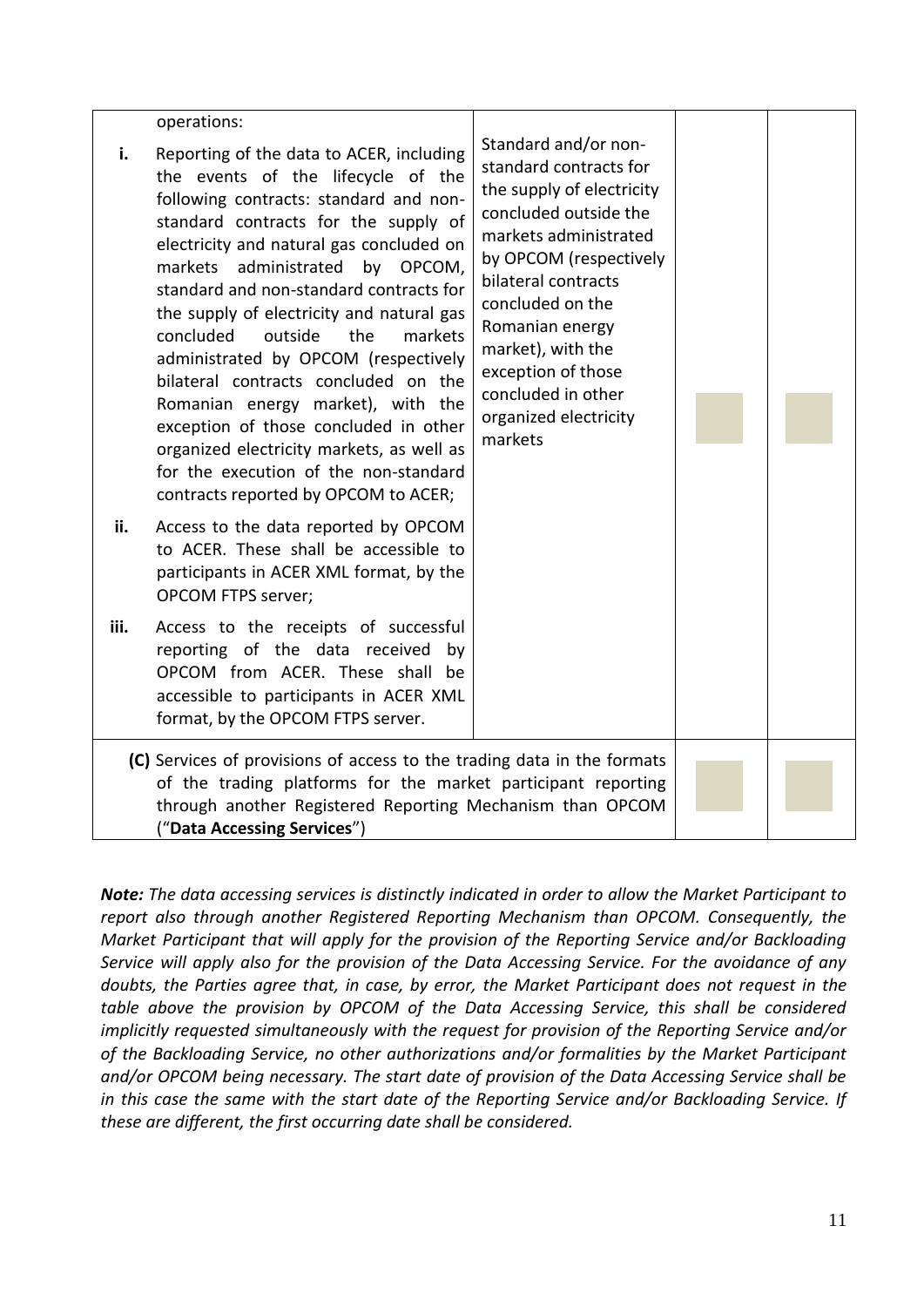**2.** I hereby request the provision by Operatorul Pieţei de Energie Electrică și de Gaze Naturale "OPCOM" S.A. of the services as follows:

| Contracts concluded on<br>markets administrated<br>by OPCOM<br>Standard and/or non-                                                                                                                                                                 | Electricity<br><b>Market</b> | <b>Natural</b><br>Gas<br><b>Market</b> |
|-----------------------------------------------------------------------------------------------------------------------------------------------------------------------------------------------------------------------------------------------------|------------------------------|----------------------------------------|
|                                                                                                                                                                                                                                                     |                              |                                        |
|                                                                                                                                                                                                                                                     |                              |                                        |
| standard contracts for<br>the supply of electricity<br>concluded outside the                                                                                                                                                                        |                              |                                        |
| markets administrated<br>by OPCOM (respectively<br>bilateral<br>contracts<br>concluded<br>the<br>on<br>Romanian<br>energy<br>the<br>market),<br>with<br>exception<br>of<br>those<br>concluded<br>other<br>in<br>organized<br>electricity<br>markets |                              |                                        |
| Fundamental<br>data<br>regarding natural gas<br>according to Article 9<br>(9) of the Commission<br>Implementing<br>Regulation<br>(EU)<br>No<br>1348/2014<br>data<br>on                                                                              | N/A                          |                                        |
| reporting implementing<br>Article 8(2) and Article<br>8(6) of Regulation (EU)<br>No 1227/2011 of the<br>European<br>Parliament<br>and of the Council on<br>wholesale<br>energy<br>market integrity<br>and                                           |                              |                                        |
|                                                                                                                                                                                                                                                     |                              | transparency, for the                  |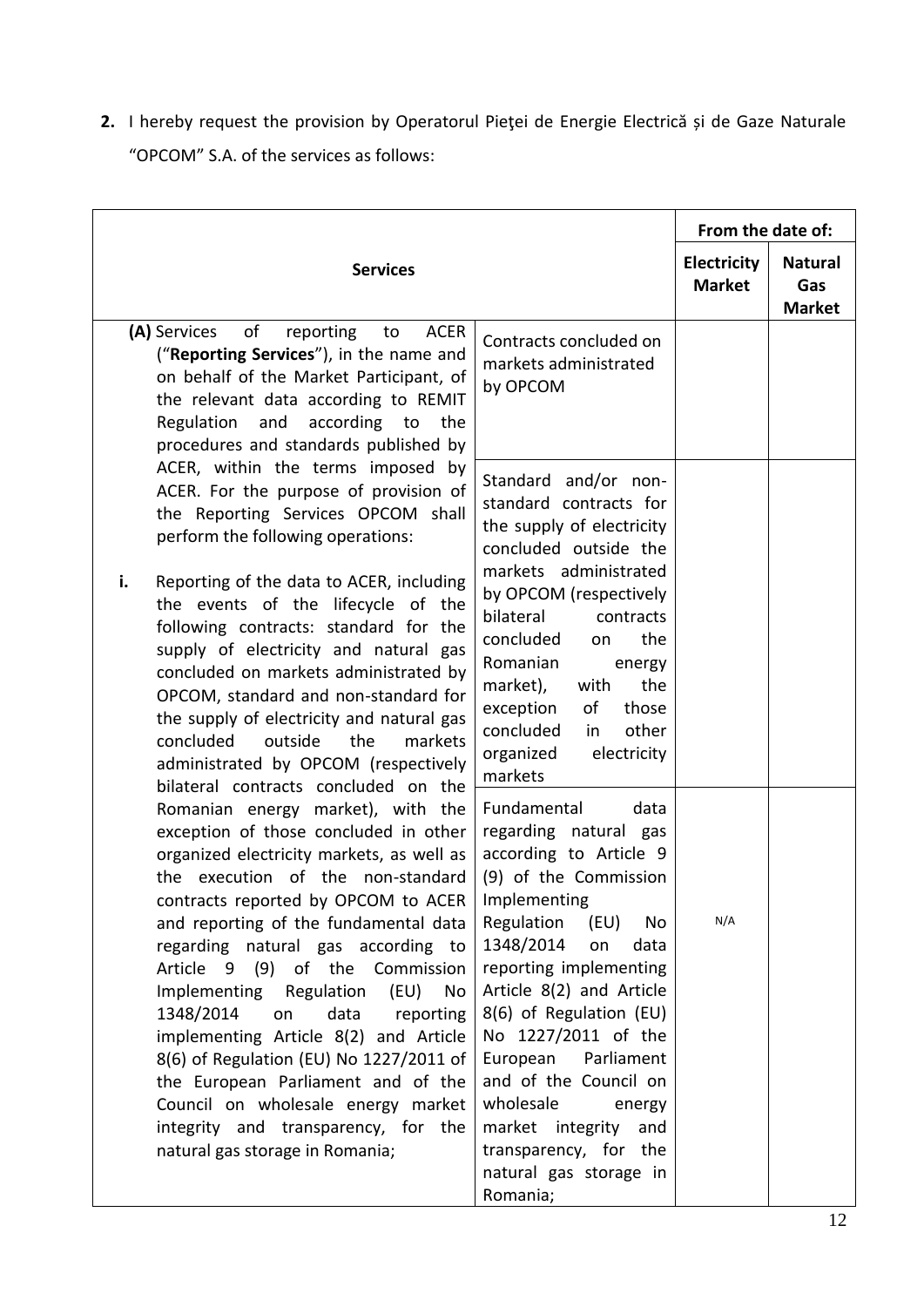| ii.<br>iii. | Access to the data reported by OPCOM<br>to ACER. These shall be accessible to<br>participants in ACER XML format, by the<br><b>OPCOM FTPS server;</b><br>Access to the receipts of successful<br>reporting of the data received<br>by<br>OPCOM from ACER. These shall be<br>accessible to participants in ACER XML<br>format, by the OPCOM FTPS server.                                                                                                                                                                                                                                                                                                                                            |                                                                                                                                                                                                                                                                                                                                                             |            |
|-------------|----------------------------------------------------------------------------------------------------------------------------------------------------------------------------------------------------------------------------------------------------------------------------------------------------------------------------------------------------------------------------------------------------------------------------------------------------------------------------------------------------------------------------------------------------------------------------------------------------------------------------------------------------------------------------------------------------|-------------------------------------------------------------------------------------------------------------------------------------------------------------------------------------------------------------------------------------------------------------------------------------------------------------------------------------------------------------|------------|
|             | (B) Services of reporting of the<br>details<br>regarding the<br>wholesale<br>energy<br>contracts that have been concluded<br>before the date when the reporting<br>effective<br>obligation<br>becomes<br>Services").<br>("Backloading<br>For<br>the<br>provision of the Backloading Services,<br>OPCOM shall conduct the following                                                                                                                                                                                                                                                                                                                                                                 | Standard<br>contracts<br>concluded on markets<br>administrated<br>by<br><b>OPCOM</b><br>Non-standard contracts<br>concluded on markets<br>administrated<br>by<br><b>OPCOM</b>                                                                                                                                                                               | N/A<br>N/A |
| i.          | operations:<br>Reporting of the data to ACER, including<br>the events of the lifecycle of the<br>following contracts: standard and non-<br>standard contracts for the supply of<br>electricity and natural gas concluded on<br>administrated<br>markets<br>by OPCOM,<br>standard and non-standard contracts for<br>the supply of electricity and natural gas<br>concluded<br>outside<br>the<br>markets<br>administrated by OPCOM (respectively<br>bilateral contracts concluded on the<br>Romanian energy market), with the<br>exception of those concluded in other<br>organized electricity markets, as well as<br>for the execution of the non-standard<br>contracts reported by OPCOM to ACER; | Standard and/or non-<br>standard contracts for<br>the supply of electricity<br>concluded outside the<br>markets administrated<br>by OPCOM (respectively<br>bilateral<br>contracts<br>concluded<br>the<br>on<br>Romanian<br>energy<br>market),<br>the<br>with<br>exception<br>of<br>those<br>concluded<br>other<br>in<br>electricity<br>organized<br>markets |            |
| ii.         | Access to the data reported by OPCOM<br>to ACER. These shall be accessible to<br>participants in ACER XML format, by the<br><b>OPCOM FTPS server;</b>                                                                                                                                                                                                                                                                                                                                                                                                                                                                                                                                              |                                                                                                                                                                                                                                                                                                                                                             |            |
| iii.        | Access to the receipts of successful<br>reporting of the data received<br>by<br>OPCOM from ACER. These shall be<br>accessible to participants in ACER XML<br>format, by the OPCOM FTPS server.                                                                                                                                                                                                                                                                                                                                                                                                                                                                                                     |                                                                                                                                                                                                                                                                                                                                                             |            |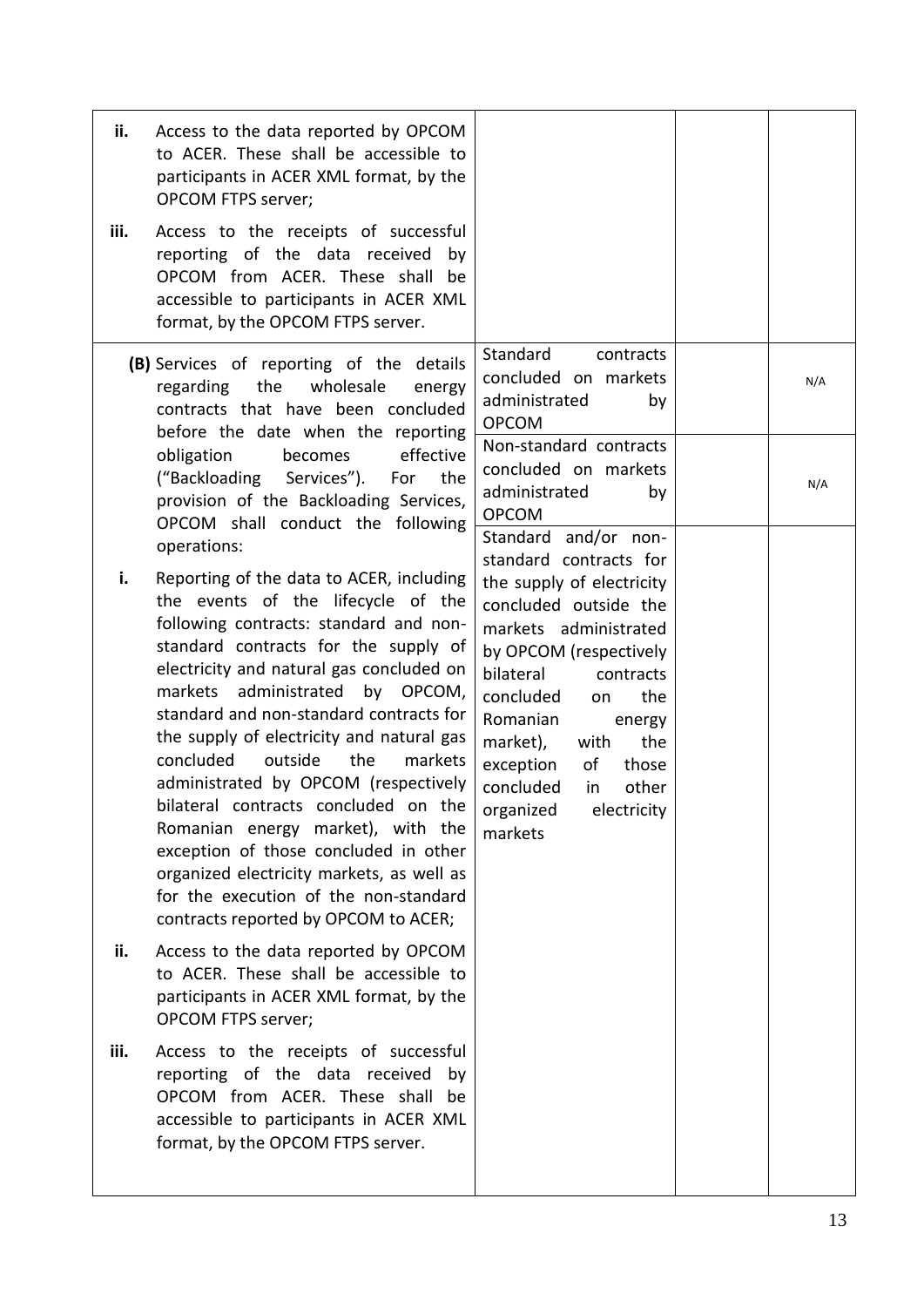| (C) Services of provisions of access to the trading data in the formats |  |
|-------------------------------------------------------------------------|--|
| of the trading platforms for the market participant reporting           |  |
| through another Registered Reporting Mechanism than OPCOM               |  |
| ("Data Accessing Services")                                             |  |

*Note: The data accessing services is distinctly indicated in order to allow the Market Participant to report also through another Registered Reporting Mechanism than OPCOM. Consequently, the Market Participant that will apply for the provision of the Reporting Service and/or Backloading Service will apply also for the provision of the Data Accessing Service. For the avoidance of any doubts, the Parties agree that, in case, by error, the Market Participant does not request in the table above the provision by OPCOM of the Data Accessing Service, this shall be considered implicitly requested simultaneously with the request for provision of the Reporting Service and/or of the Backloading Service, no other authorizations and/or formalities by the Market Participant and/or OPCOM being necessary. The start date of provision of the Data Accessing Service shall be in this case the same with the start date of the Reporting Service and/or Backloading Service. If these are different, the first occurring date shall be considered.*

Position, legal representative: .................................................................................................................

Legal representative's last name and first name: ......................................................................................

Legal representative's signature.................................................................................................................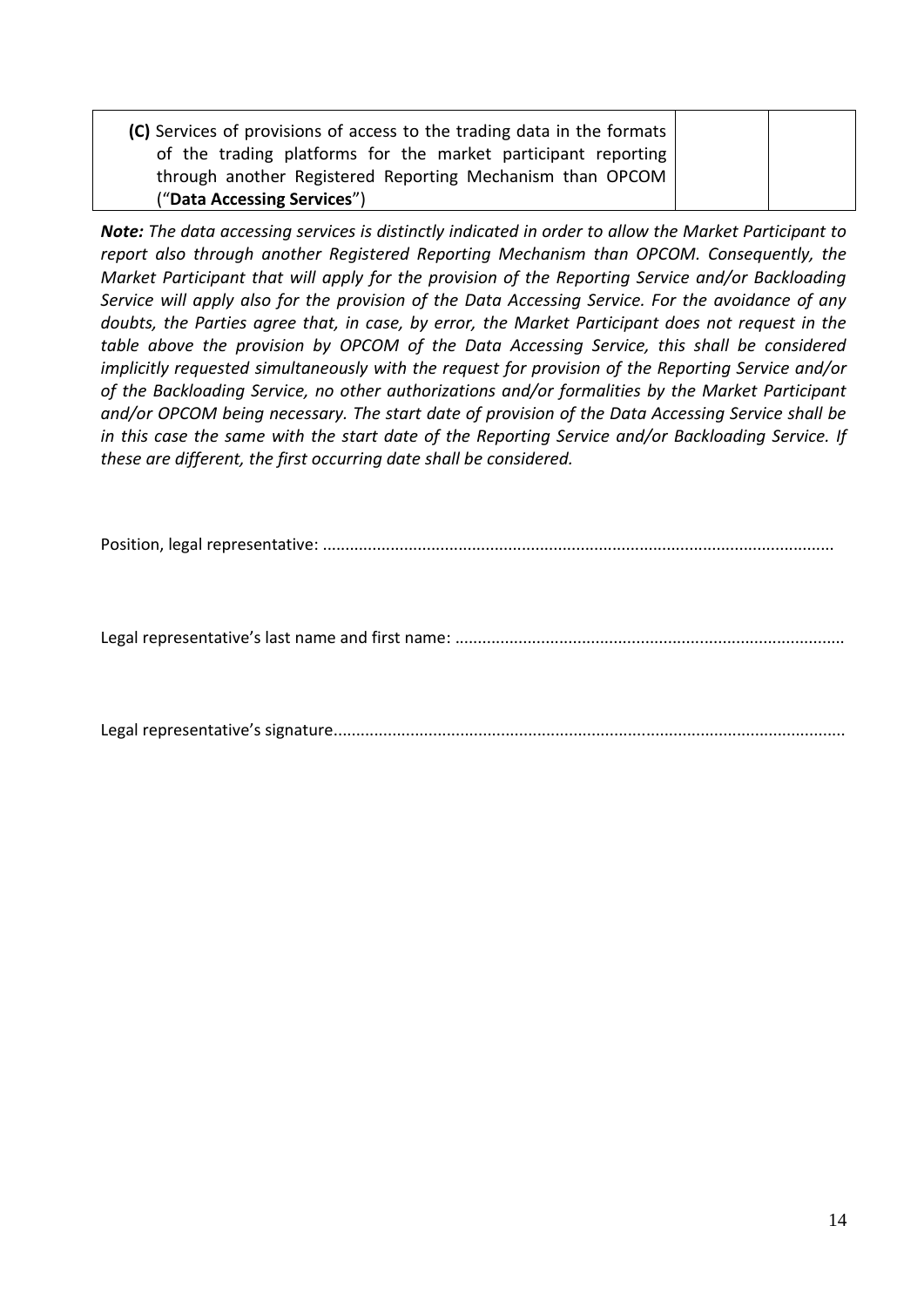# **Market Participant's Data**

| Name                                             |  |
|--------------------------------------------------|--|
|                                                  |  |
| Short name                                       |  |
| Registered office                                |  |
| Mailing address                                  |  |
|                                                  |  |
| Phone number                                     |  |
| Fax number                                       |  |
| E-mail address                                   |  |
| <b>ACER Code</b>                                 |  |
| Persons authorized to<br>represent the applicant |  |
|                                                  |  |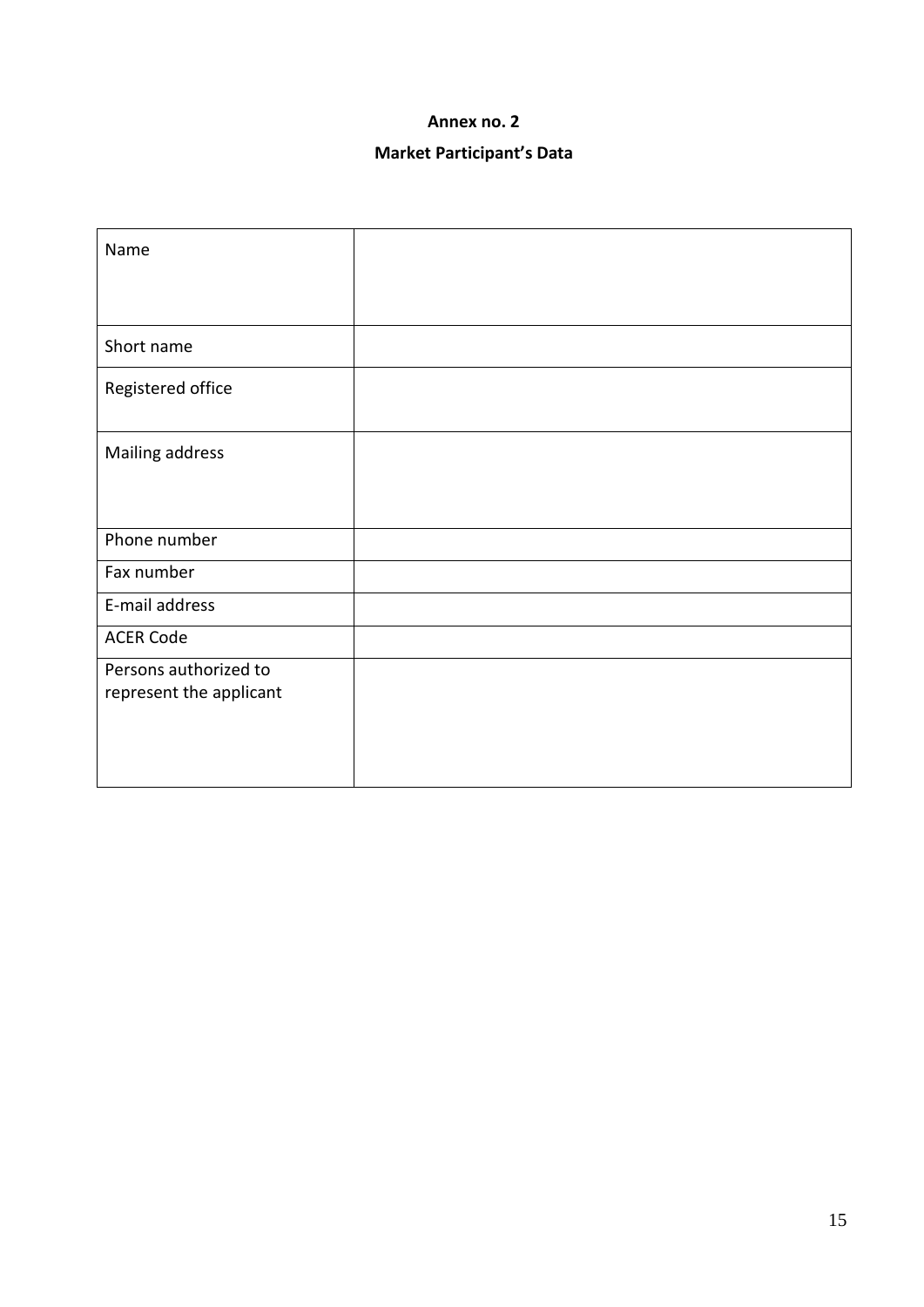**(A) STD Template** – Relevant Data with regard to the standard contracts, including the lifecycle thereof, as well as the execution of the non-standard contracts and the means of communication of the relevant data with regard to the standard contracts, including the lifecycle thereof, as well as the execution of the non-standard contracts, by the Market Participant

For the provision by Operatorul Pieţei de Energie Electrică și de Gaze Naturale "OPCOM" S.A., in the name and on behalf of the Market Participant of the Reporting Services and of the Backloading Services for the standard contracts, including the events of the lifecycle thereof, as well as the execution of the non-standard contracts, completely, exactly and in due time, this shall provide OPCOM with any and all necessary information/documents for the fulfillment of the reporting obligations.

OPCOM shall publish on the internet page [www.opcom.ro](http://www.opcom.ro/) the STD Template – Relevant Data with regard to the standard contracts, including the lifecycle thereof, as well as the execution of the non-standard contracts and the means of communication of the relevant data with regard to the standard contracts, including the lifecycle thereof, as well as the execution of the non-standard contracts, by the Market Participant.

**(B) NSTD Template** – Relevant data with regard to the non-standard contracts, including the lifecycle thereof and the means of communication of the relevant data with regard to the non-standard contracts, including the lifecycle thereof, by the Market Participant.

For the provision by Operatorul Pieţei de Energie Electrică și de Gaze Naturale "OPCOM" S.A., in the name and on behalf of the Market Participant, of the Reporting Services – and of the Backloading Services for the non-standard contracts, including the lifecycle thereof, completely, accurately and in due time, this shall place at OPCOM's disposal any and all necessary information/documents for the fulfillment of the reporting obligations.

OPCOM shall publish on the internet [www.opcom.ro](http://www.opcom.ro/) the NSTD Template – Relevant data with regard to the non-standard contracts, including their lifecycle and the means of communication of the relevant data with regard to the non-standard contracts, including their lifecycle, by the Market Participant.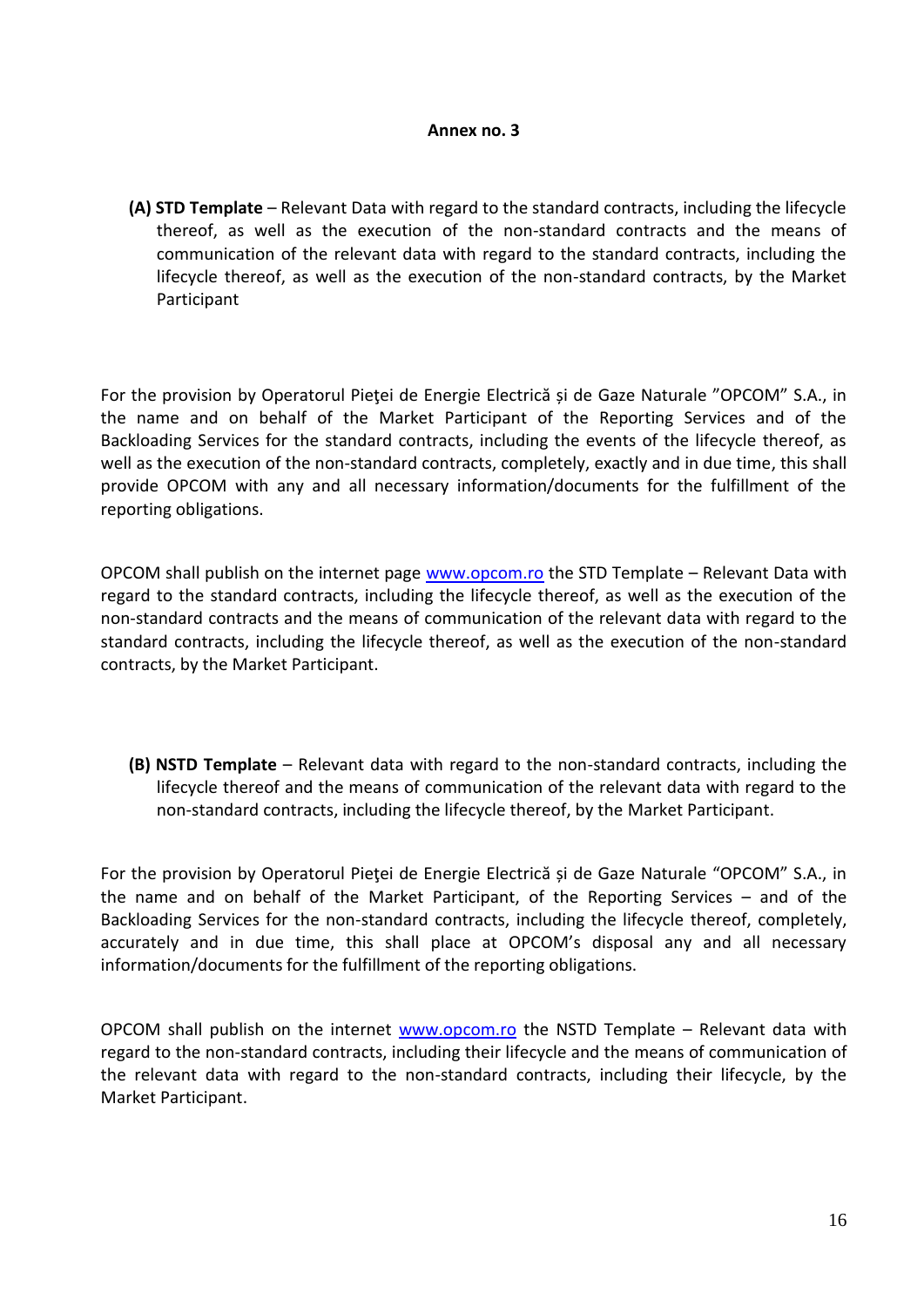### **DFG Template** – Fundamental data regarding the natural gas and the means of communication of the fundamental data regarding natural gas by the Market Participant

For the provision by Operatorul Pieţei de Energie Electrică și de Gaze Naturale "OPCOM" S.A., in the name and on behalf of the Market Participant of the Services of Reporting of the fundamental data regarding the natural gas according to article 9(9) of the Commission Implementing Regulation (EU) No 1348/2014 on data reporting implementing Article 8(2) and Article 8(6) of Regulation (EU) No 1227/2011 of the European Parliament and of the Council on wholesale energy market integrity and transparency, completely, accurately and in due time, this shall place at OPCOM's disposal any and all necessary information/documents for the fulfillment of the reporting obligations.

OPCOM shall publish on the internet page [www.opcom.ro](http://www.opcom.ro/) the DFG Template – Fundamental Data regarding natural gas and the means of communication of the fundamental data regarding natural gas by the Market Participant.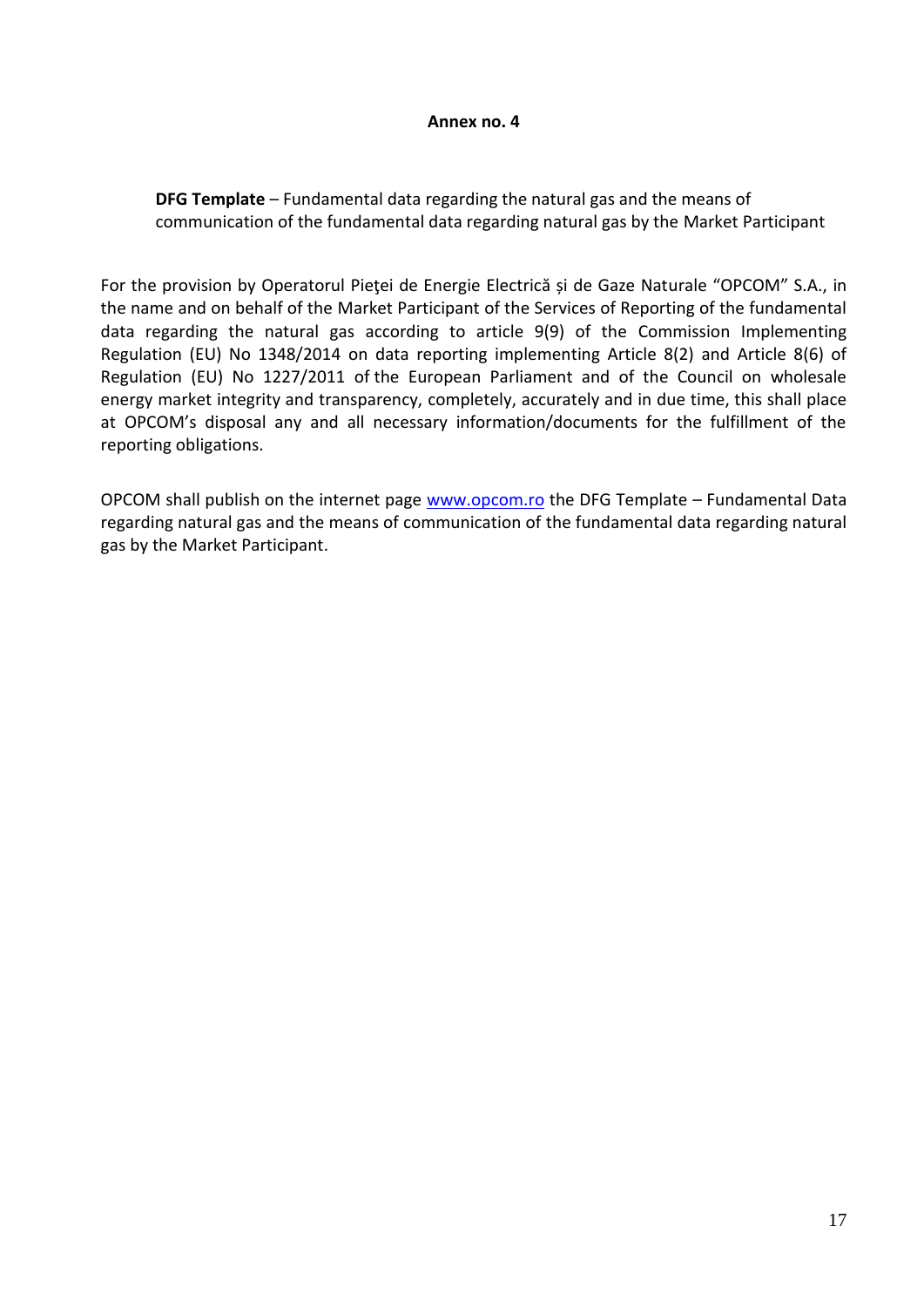## **Tariffs**

|     | The Tariffs charged for the provision of the Services are the following:                                                                                                                                                                                                                                                                                                                                                                                                                                                                                                                                                                                                                                                                   |                                                                                                                                                                                                                                                                                                                                                                                                              |                                               |                                        |
|-----|--------------------------------------------------------------------------------------------------------------------------------------------------------------------------------------------------------------------------------------------------------------------------------------------------------------------------------------------------------------------------------------------------------------------------------------------------------------------------------------------------------------------------------------------------------------------------------------------------------------------------------------------------------------------------------------------------------------------------------------------|--------------------------------------------------------------------------------------------------------------------------------------------------------------------------------------------------------------------------------------------------------------------------------------------------------------------------------------------------------------------------------------------------------------|-----------------------------------------------|----------------------------------------|
|     |                                                                                                                                                                                                                                                                                                                                                                                                                                                                                                                                                                                                                                                                                                                                            |                                                                                                                                                                                                                                                                                                                                                                                                              | <b>Tariff Value</b><br>[Lei/Participant/Year] |                                        |
|     | <b>Services</b>                                                                                                                                                                                                                                                                                                                                                                                                                                                                                                                                                                                                                                                                                                                            |                                                                                                                                                                                                                                                                                                                                                                                                              | Electricity<br><b>Market</b>                  | <b>Natural</b><br>Gas<br><b>Market</b> |
|     | (A) Services of reporting to ACER ("Reporting<br>Services"), in the name and on behalf of<br>the Market Participant, of the relevant<br>data according to REMIT Regulation and<br>according to the procedures and standards<br>published by ACER, within the terms                                                                                                                                                                                                                                                                                                                                                                                                                                                                         | Contracts concluded on<br>markets administrated<br>by OPCOM                                                                                                                                                                                                                                                                                                                                                  | $\ast$                                        | 1800                                   |
| i.  | imposed by ACER. For the purpose of<br>provision of the Reporting Services OPCOM<br>shall perform the following operations:<br>Reporting of the data to ACER, including<br>the events of the lifecycle of the following<br>contracts: standard for the supply of<br>electricity and natural gas concluded on<br>OPCOM,<br>markets<br>administrated<br>by<br>standard and non-standard for the supply<br>of electricity and natural gas concluded<br>outside the markets administrated by<br>OPCOM (respectively bilateral contracts<br>concluded on the Romanian<br>energy                                                                                                                                                                 | Standard and/or non-<br>standard contracts for<br>the supply of electricity<br>concluded outside the<br>markets administrated<br>by OPCOM (respectively<br>bilateral<br>contracts<br>concluded<br>the<br>on<br>Romanian<br>energy<br>market),<br>the<br>with<br>exception<br>of<br>those<br>concluded<br>other<br>in<br>organized<br>electricity<br>markets                                                  | *                                             | 1800                                   |
| ii. | market), with the exception of those<br>concluded in other organized electricity<br>markets, as well as the execution of the<br>non-standard<br>contracts<br>by<br>reported<br>to ACER and<br>reporting<br><b>OPCOM</b><br>of<br>fundamental data regarding natural gas<br>according to Article 9 (9)<br>of<br>the<br>Commission Implementing Regulation (EU)<br>1348/2014<br>on<br>data<br>No<br>reporting<br>implementing Article 8(2) and Article 8(6)<br>of Regulation (EU) No 1227/2011 of the<br>European Parliament and of the Council on<br>wholesale energy market integrity and<br>transparency, for the natural gas storage in<br>Romania;<br>Access to the data reported by OPCOM to<br>ACER. These shall be accessible to the | Fundamental<br>data<br>regarding natural gas<br>according to Article 9<br>(9) of the Commission<br>Implementing<br>Regulation<br>(EU)<br>No<br>1348/2014<br>on<br>data<br>reporting implementing<br>Article 8(2) and Article<br>8(6) of Regulation (EU)<br>No 1227/2011 of the<br>European<br>Parliament<br>and of the Council on<br>wholesale<br>energy<br>market integrity<br>and<br>transparency, for the | N/A                                           | 1800                                   |

natural gas storage in

participants in ACER XML format, through